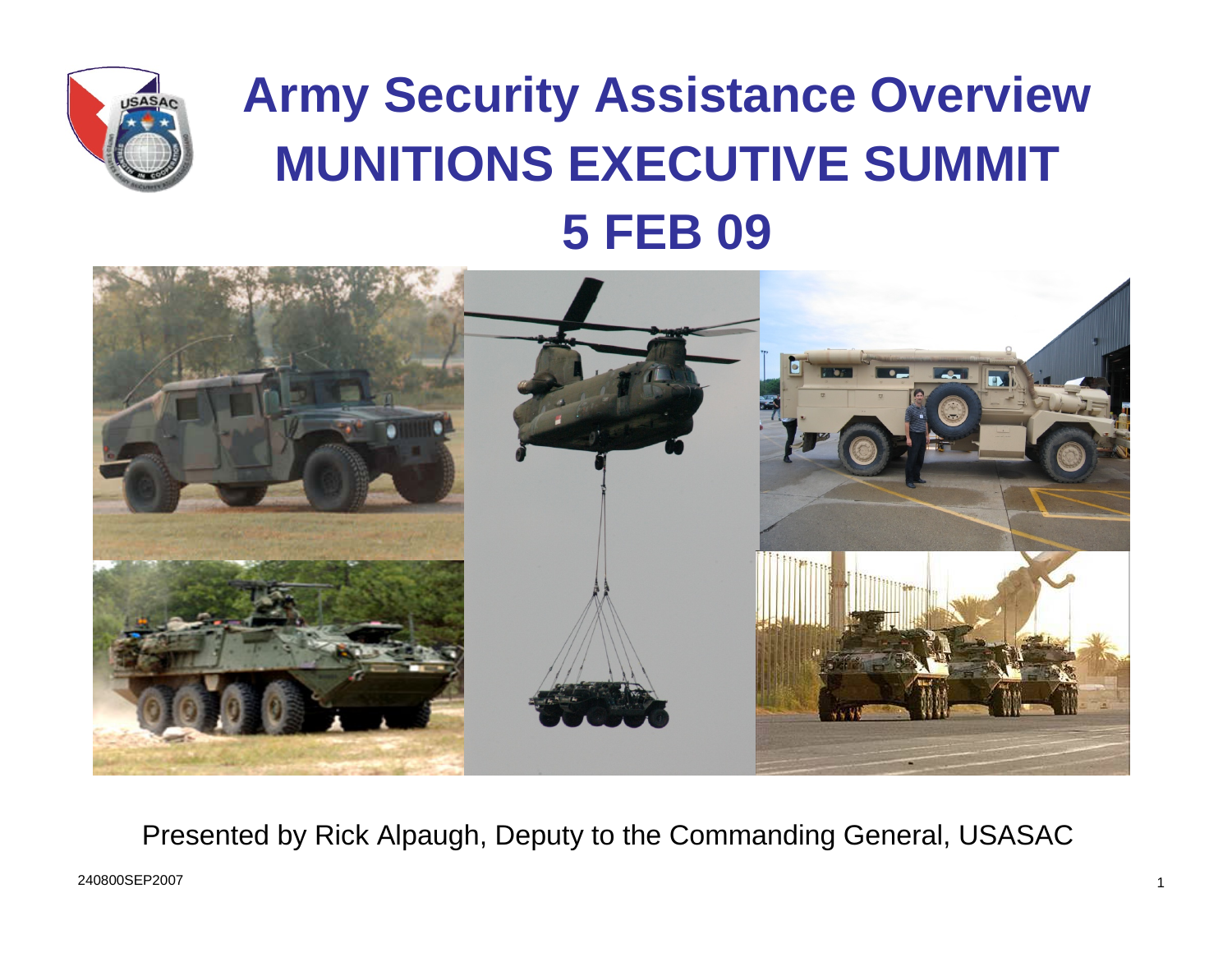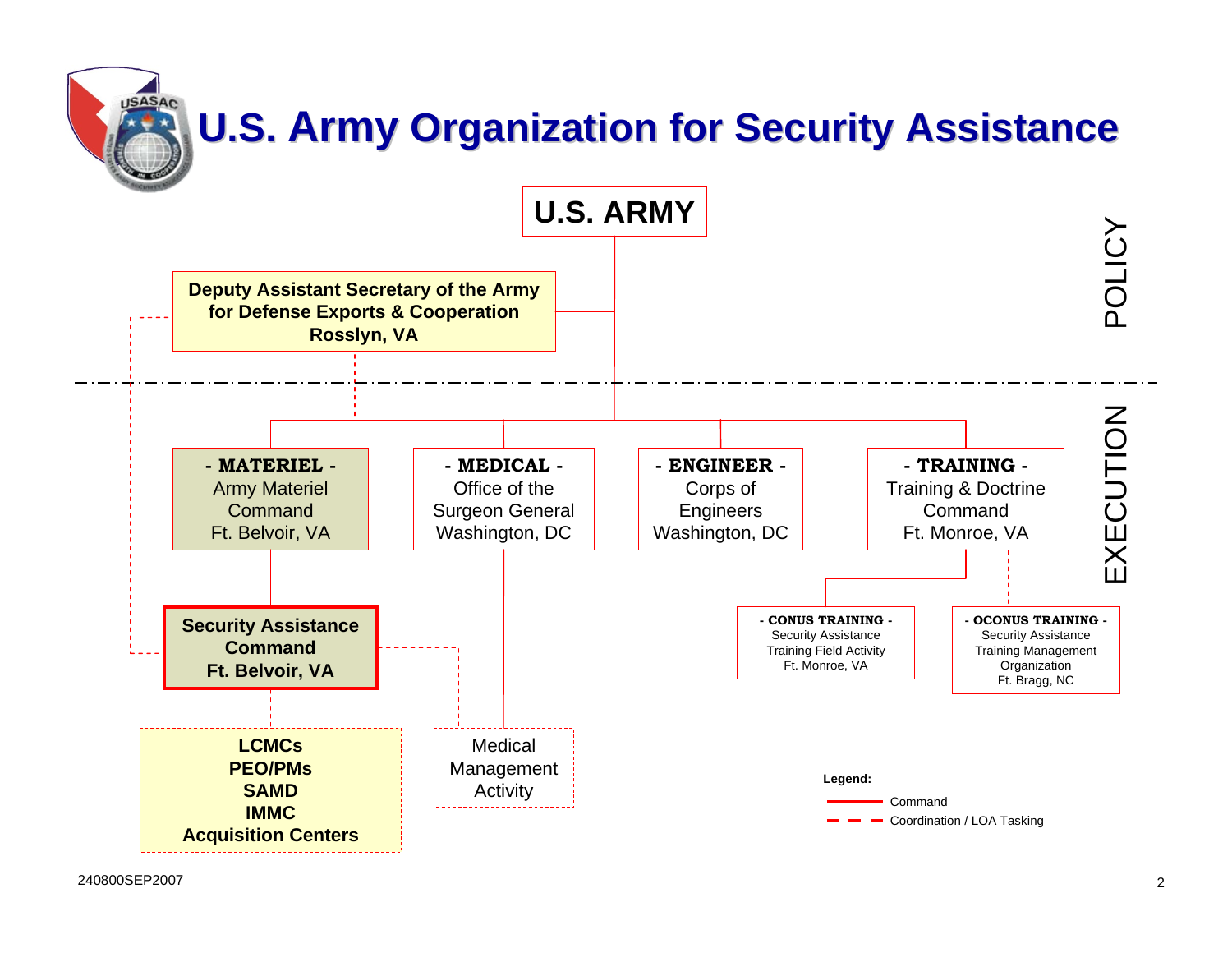## **United States Army United States Army Security Assistance Command**

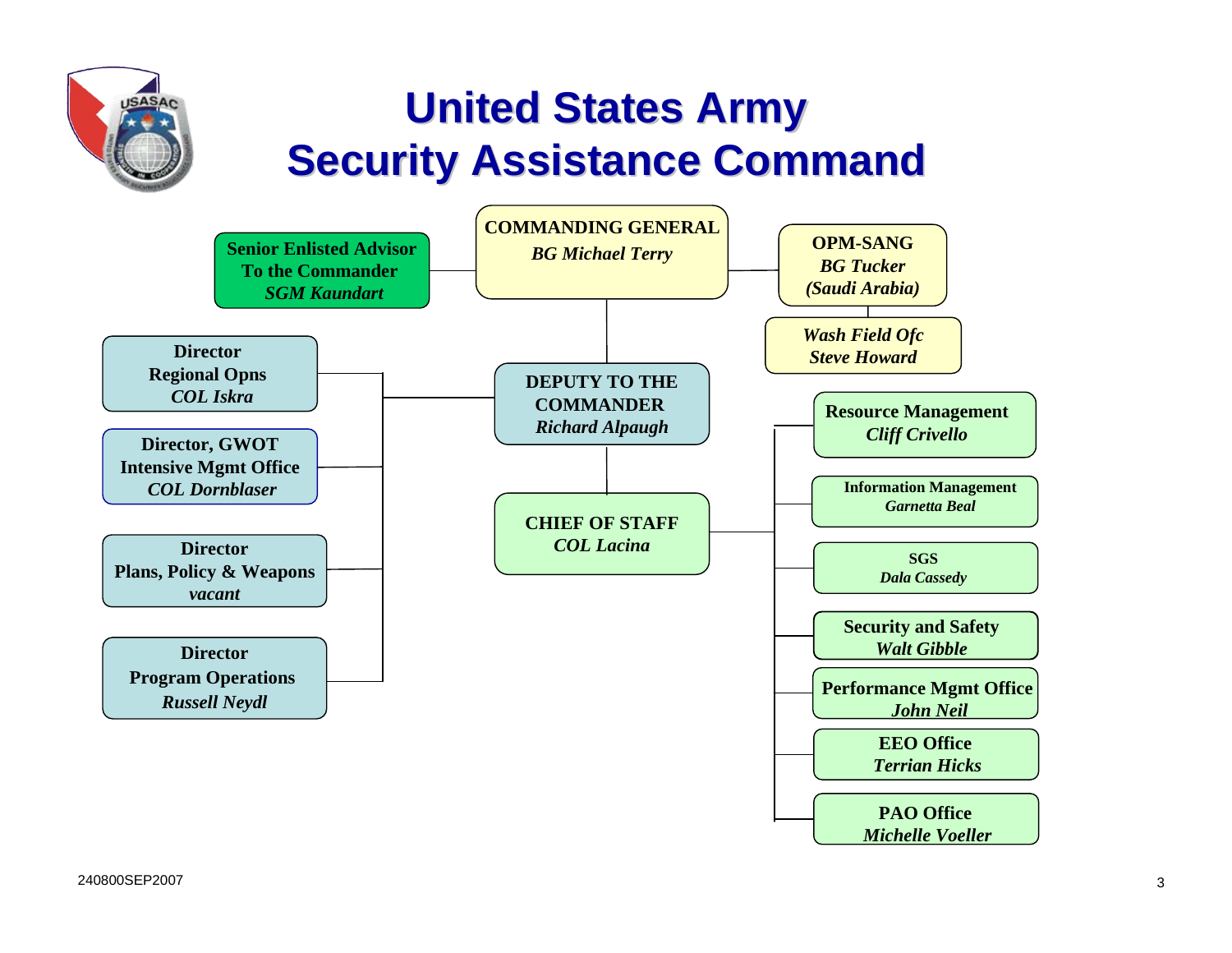

240800SEP2007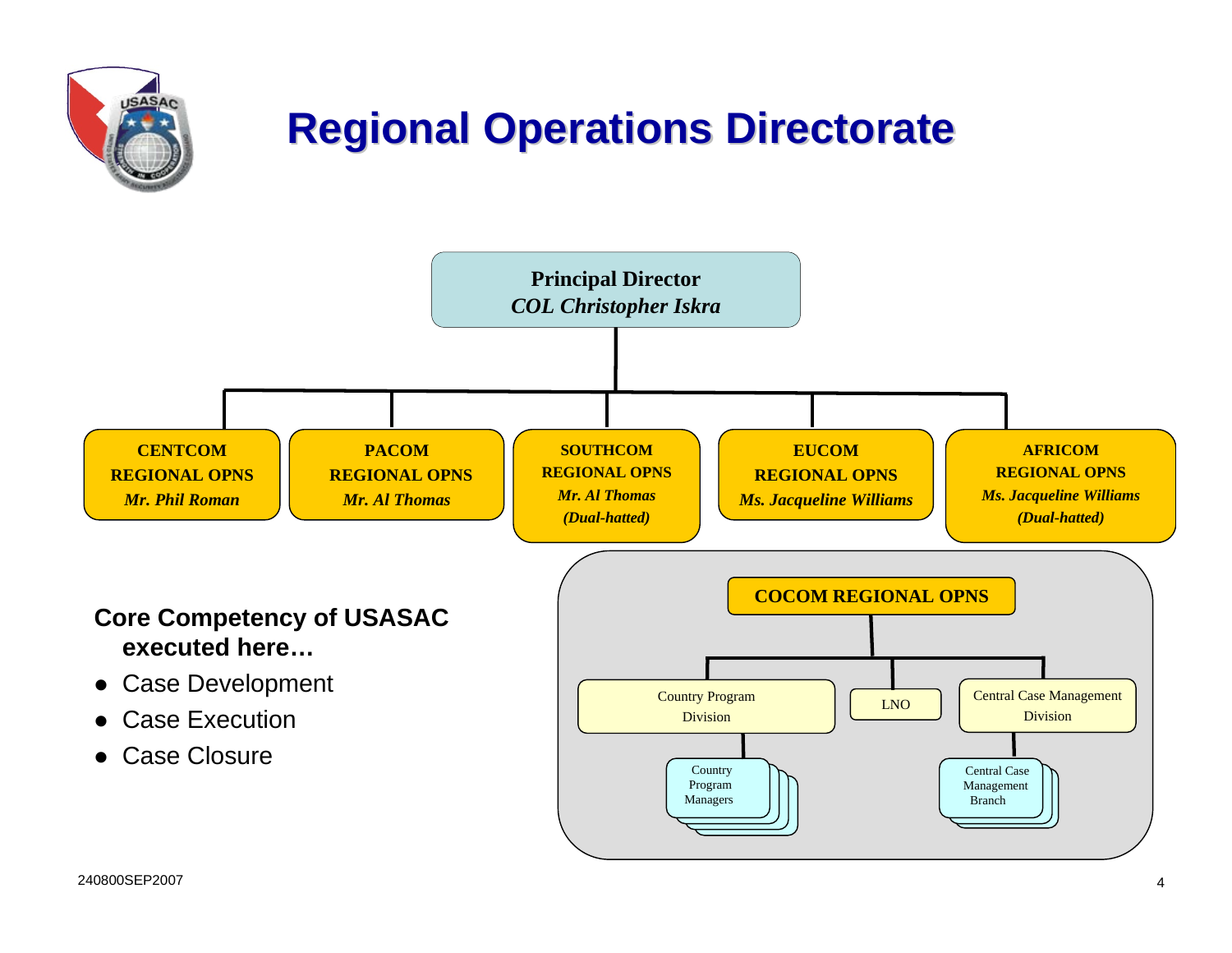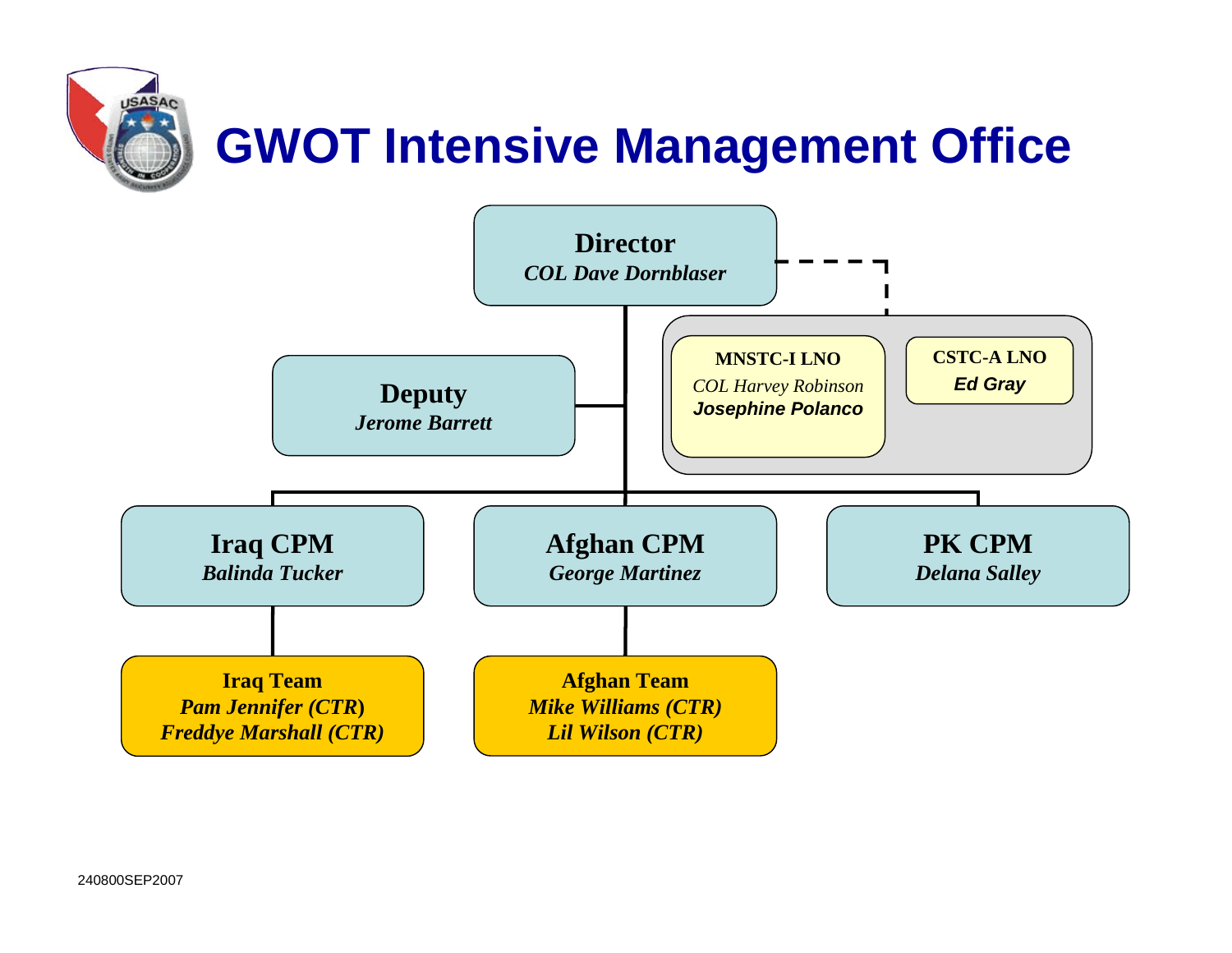

## **AMC Security Cooperation AMC Security Cooperation** *USASAC-Army's Face To The World*

## *Managing 4333 cases valued at \$82.6B with an undelivered value of \$29.6B*

*h in Coon* 

- **FY 94-04 \$3.6B average annual sales; FY 05/06 >\$5B; FY 07 >\$9B; FY 08 sales >\$14.5B (\$5.4 in support of Iraq/Afghanistan) FY 08 sales >\$14.5B (\$5.4 in support of Iraq/Afghanistan)**
- **Interface with 119 Security Assistance Offices World Wide**
- **USASAC LNOs embedded with COCOM HQs**

Army FMS is a link to 140 different Armies,<br>47 Air Fersee, 36 Navies and 36 other county **47 Air Forces, 26 Navies and 26 other country entities. 47 Air Forces, 26 Navies and 26 other country entities.**

240800SEP2007 $\overline{\phantom{a}}$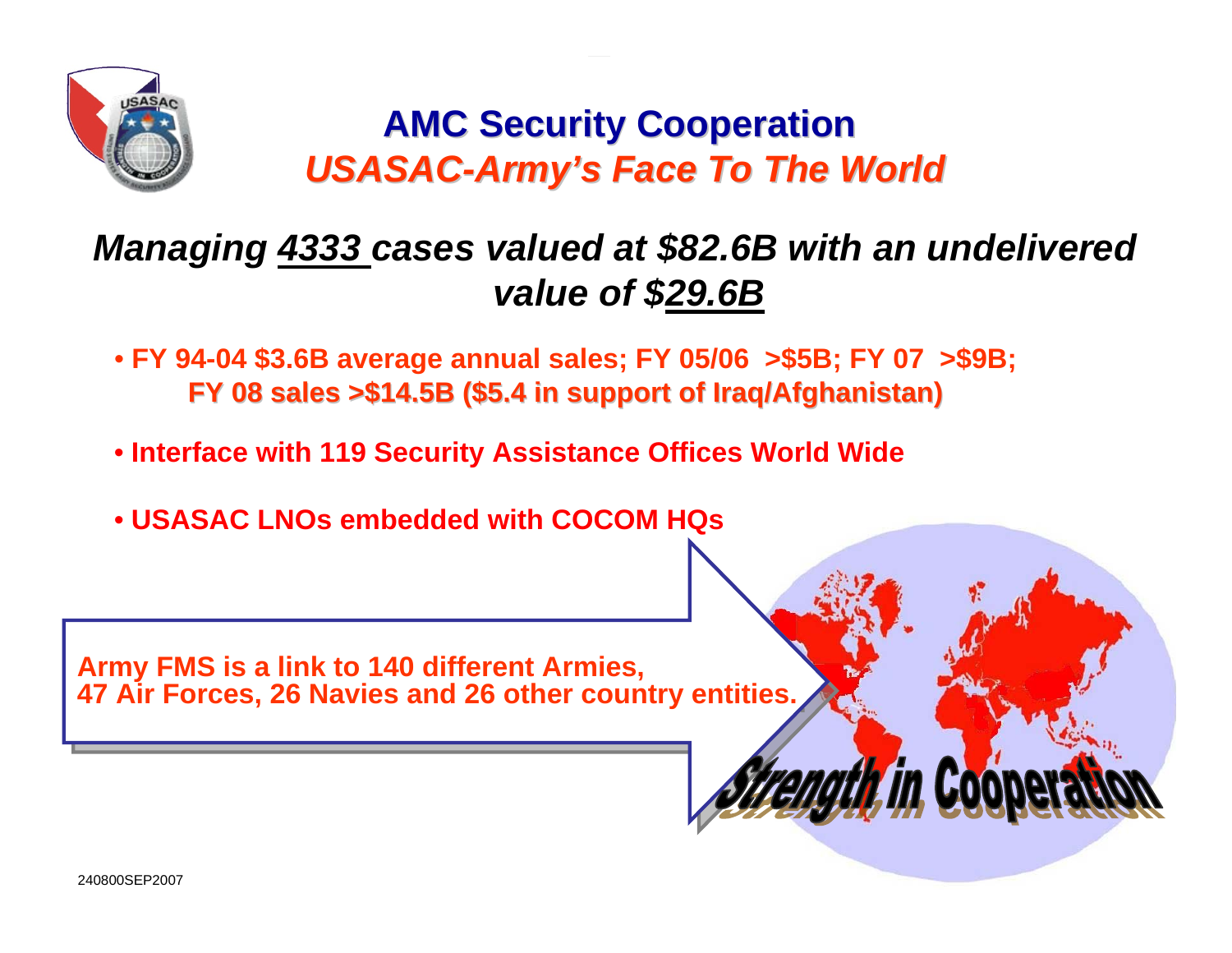

## **USASAC - PACOM REGIONAL OPERATIONS**



#### **PACOM AREA OF OPERATIONS**

- **33 Countries (18 with active Cases)**
- **858 open cases**
- **\$9.5B total program value**
- **\$4.6B undelivered value (M&S)**
- **44K requisitions processed in FY08**

#### **PACOM ACTIVITIES**

**Taiwan: Politically High Visibility PAC-3 – 4 Firing Units and 330 Missiles 30 - AH-64, Apache UH-60M Blackhawk-Congressional Notification**

**Singapore: HIMARS – 16 Firing Units 8 - CH-47 stateside basing 20 - AH-64 Apache** 

**India:**

- **12 FF Radar and Mini-Depot**
- **Philippines: Coalition Support 2,200 - Harris radios**
- **Australia: Coalition Support 59 - M1 Abrams Tank CH-47F - Congressional Notification M777A2 - Congressional Notification 54 - Excalibur and AFATDS**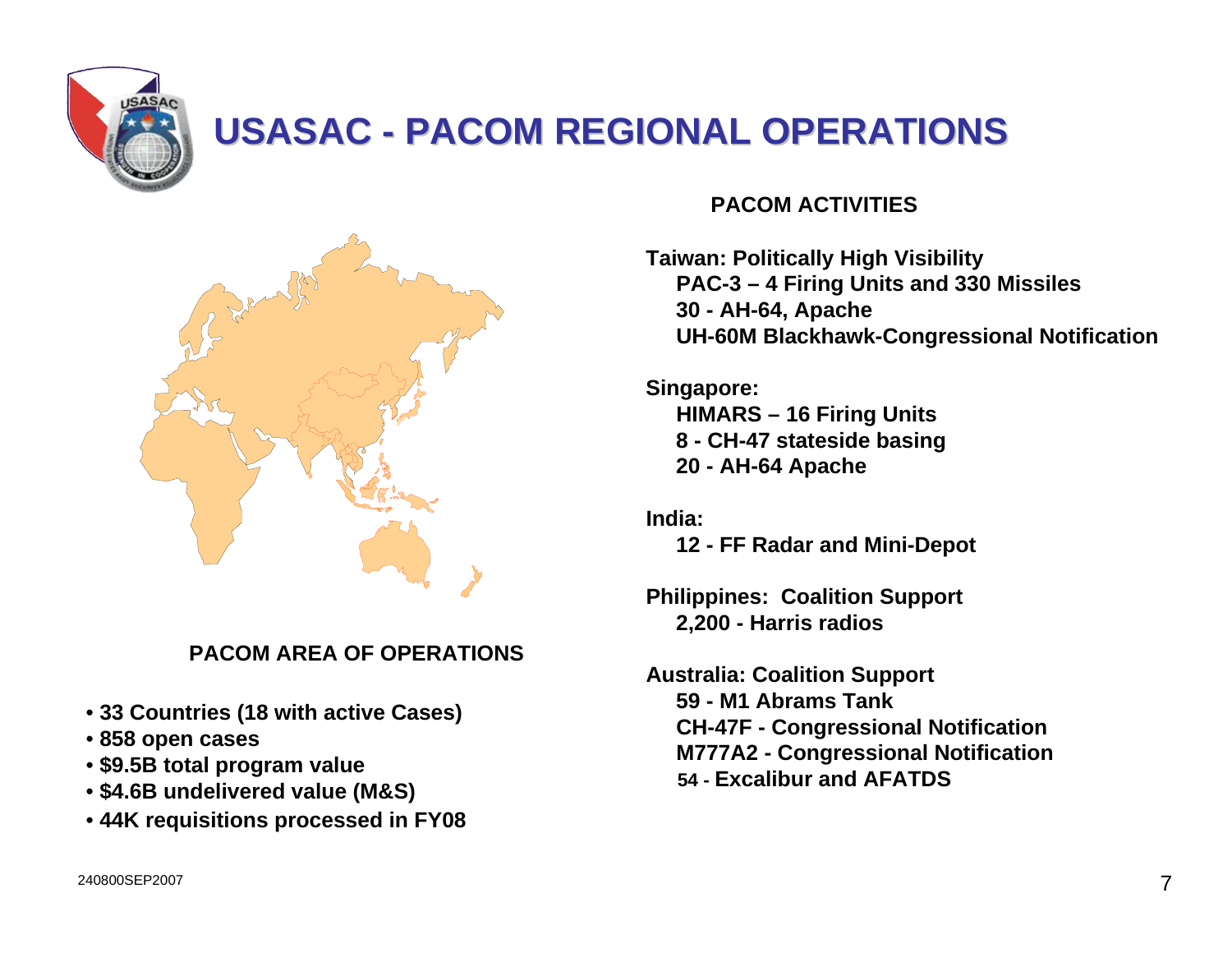

## **USASAC – SOUTHCOM REGIONAL OPERATIONS**



#### **SOUTHCOM AREA OF OPERATIONS**

- **38 Countries (28 with active Cases)**
- **465 open cases**
- **\$1.8B total program value**
- **\$1B undelivered value**

#### **SOUTHCOM ACTIVITIES**

**Brazil:30 - UH-60L, Blackhawk**

**Colombia:15 - UH-60L, Blackhawks 360 - Assorted small arms (Numerous Cases) 214 - NVDs** 

**Chile:** 

**Avenger M109A5 HowitzersFirefinder radarCases are in development and require Congressional Notification**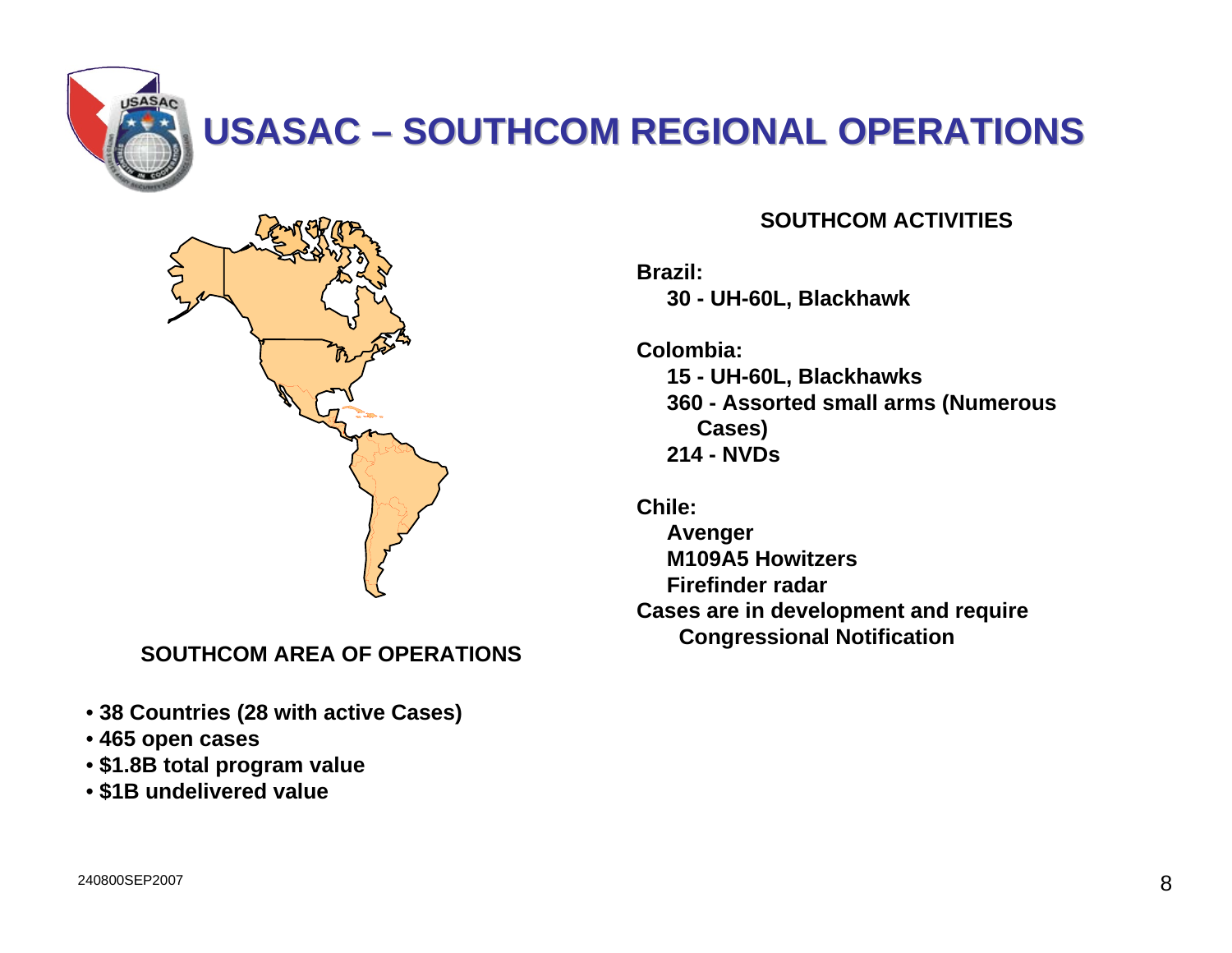

## **USASAC – EUCOM REGIONAL OPERATIONS**



**EUCOM AREA OF OPERATIONS**

- **52 Countries (40 with Active Cases)**
- **6 International Organizations**
- **1466 Active Cases**
- **\$12.09B Total Program Value**
- **\$3.8B Undeliverable Value**
- **54K Requisitions Processed FY08**

#### **EUCOM REGIONAL ACTIVITIES**

**Netherlands: Coalition Support 240 - Hellfire Missiles30 – AH-64D Apache 11 - CH-47D 32 Fire Units - Patriot**

**United Kingdom: Coalition Support 423 - Javelin**

- **Israel: 29 – AH-64A Apache 10 – Ah-64D Apache 500 - Hellfire Missiles**
- **Greece:20 – AH-64A Apache 15 - CH-47D36 - MLRS6 Fire Units - Patriot750 - Hellfire Missiles**
- **Germany: 19 Fire Units - Patriot 2429 – Stinger (Block I)**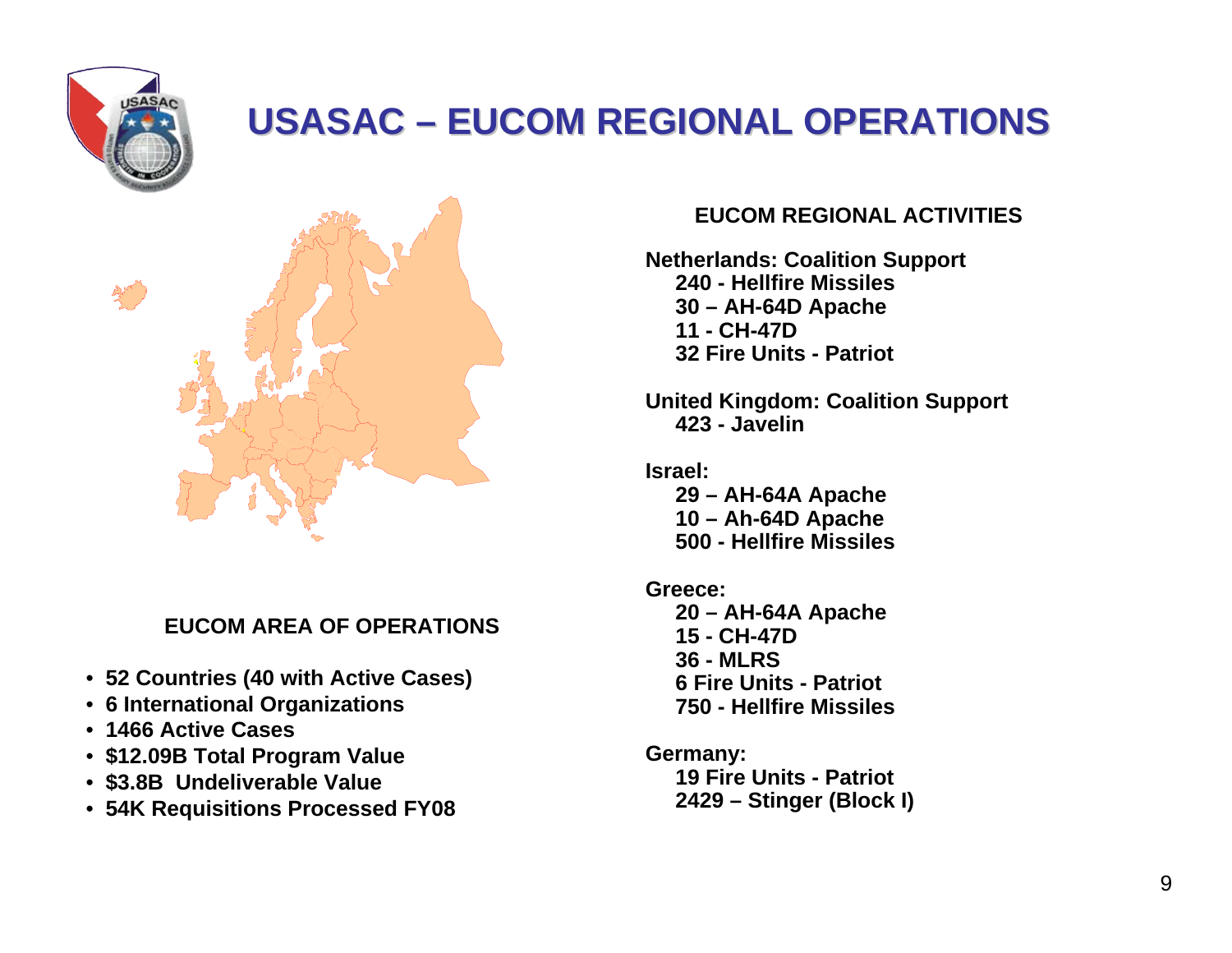

## **USASAC – CENTCOM REGIONAL OPERATIONS**



#### **CENTCOM AREA OF OPERATIONS**

- **17 Countries (All with Active Cases)**
- **784 Open Cases**
- **\$53.0B Total Program Value**
- **\$19.2B Undelivered Value**
- **48K Requisitions Processed FY08**

#### **CENTCOM ACTIVITIES**

#### **Saudi Arabia:**

**12 - AH-64(A to D) Upgrade 315 - M1A2S Upgrade OPM FSF**

#### **Egypt:**

**250 - M1A1- Coproduction Program Increment 11 & 12**

**Kuwait:** 

- **16 AH-64D Apache**
- **6 Patriot Configuration III Radar Upgrade**

#### **UAE:**

**30 - AH-64A (A to D)Upgrade 20 Launchers - HIMARS/ATACMS 40 - UH-60M9 Fire Units - Patriot**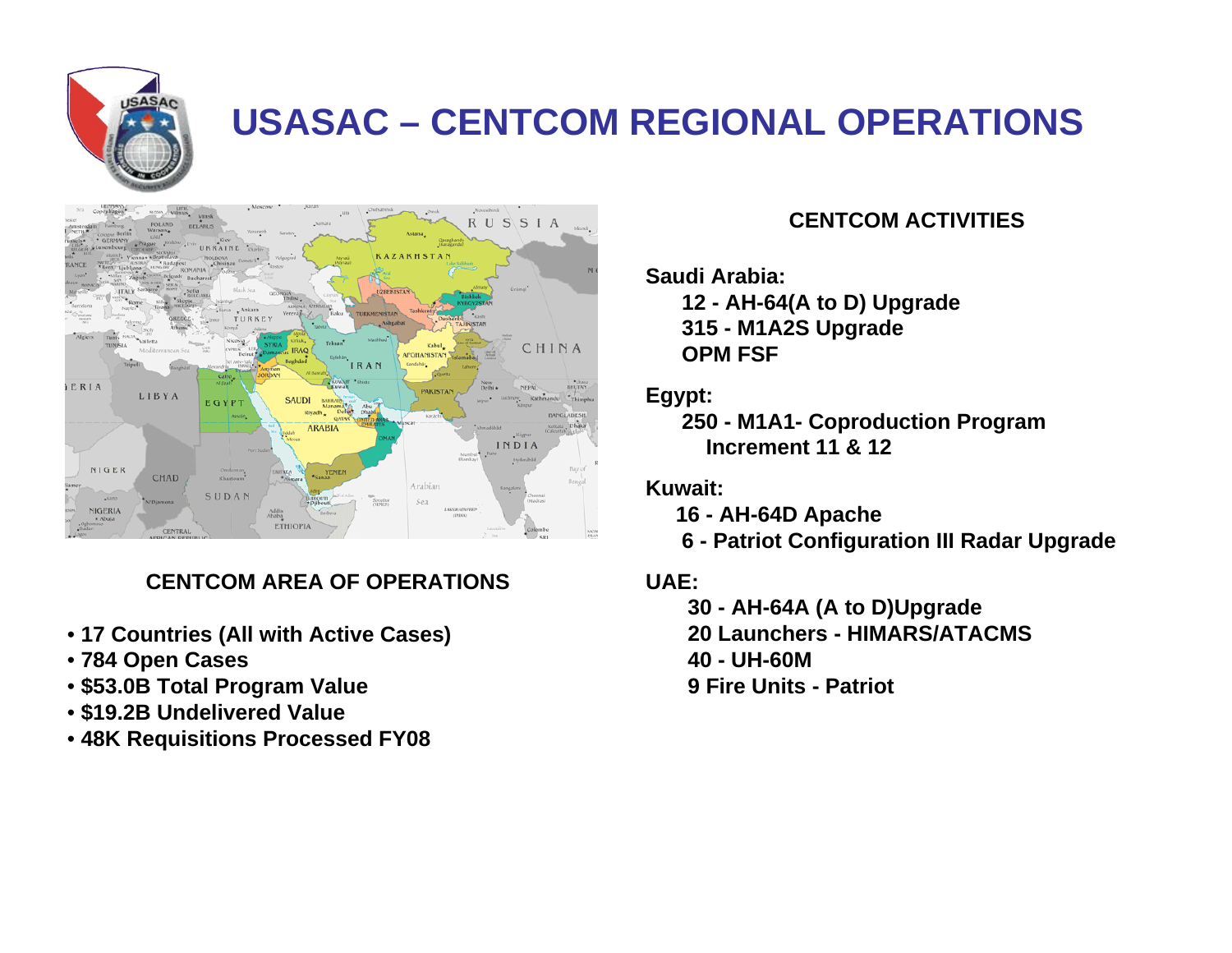

## **USASAC – AFRICOM REGIONAL OPERATIONS**



#### **AFRICOM AREA OF OPERATIONS**

- **56 Countries (33 with Active Cases)**
- **165 Active Cases**
- **\$328.16M Total Program Value**
- **\$154.6M Undelivered Value**
- **9 Cases Under Development \$27.69M**
- **2K Requisitions Processed in FY08**

#### **AFRICOM ACTIVITIES**

**Morocco: 60 - M109A5 HowitzersTrack Vehicle Rebuild Facility** 

**Tunisia:10 – UH-1H HUEY** 

**Djibouti: 45 - HMMWVs**

**Kenya: 22 - HMMWVs6964 – M4A1 Carbine Rifles**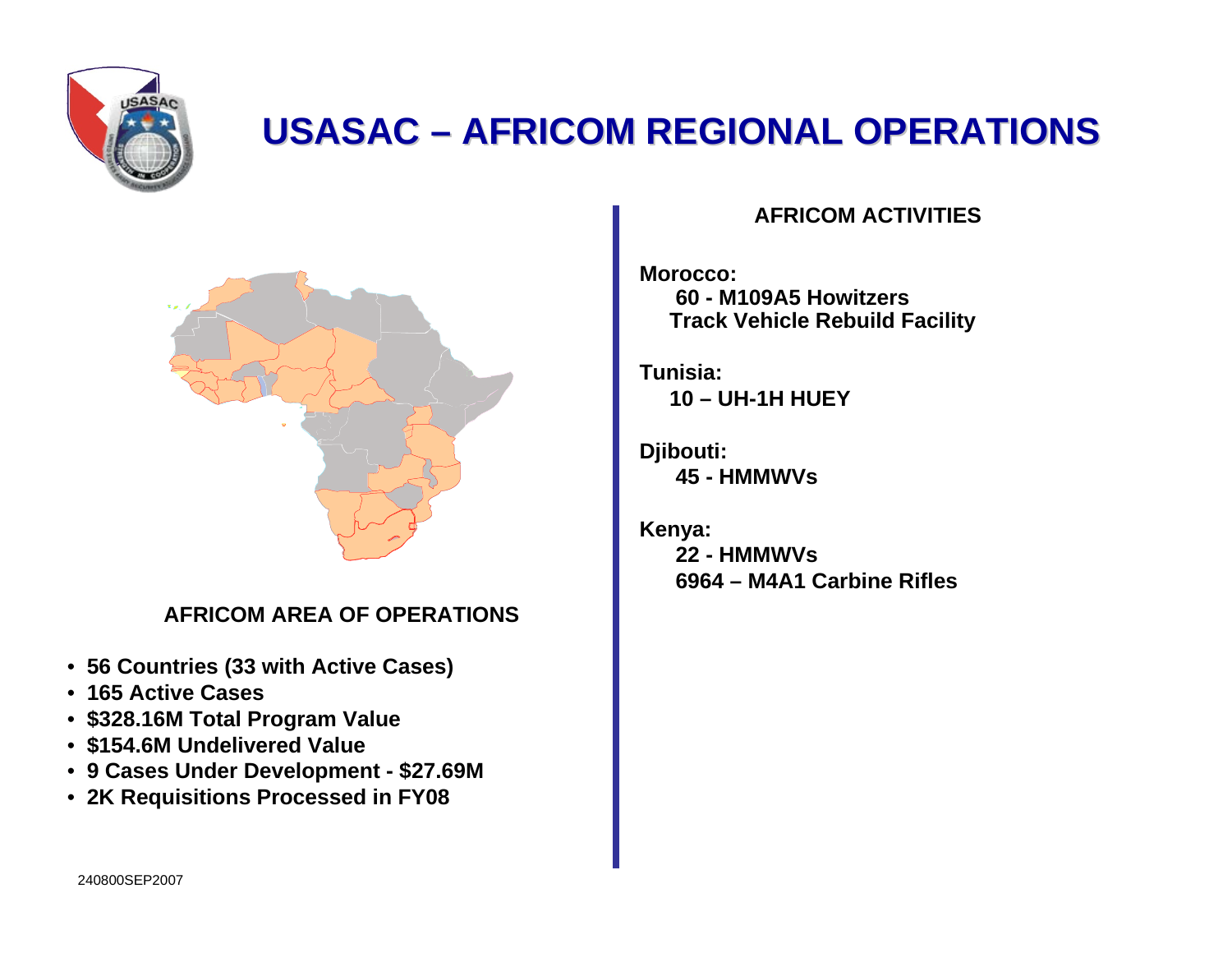

## **USASAC - Intensive Management Office**



- 3 Countries
- 456 Active Cases
- \$13.1B Total Program Value
- 109 Cases Under Development (\$4.7B)
- 1,326± New Requisitions Processed Monthly (Avg)

#### **DIRECTORATE ACTIVITIES**

- **Regional Assessment:** Program Fielding, Force Modernization and Sustainment
- **Actual/Projected FMS:** FY08 \$6.4/FY09 Projected \$7B - \$2.1B 1st QTR
- **Iraq:** Force Generation, Force Modernization, Sustainment and Logistics Capacity Building for both Ministry of Defense and Ministry of Interior
- **Afghanistan:** Force Generation for expansion of Army and Police Forces, Force Modernization of Army Air Corps; training and logistical support
- **Pakistan:** Support for Ministry of Defense in modernization of conventional capabilities: provision of materiel to Ministry of Defense and Ministry of Interior for counterterrorism capabilities.

240800SEP2007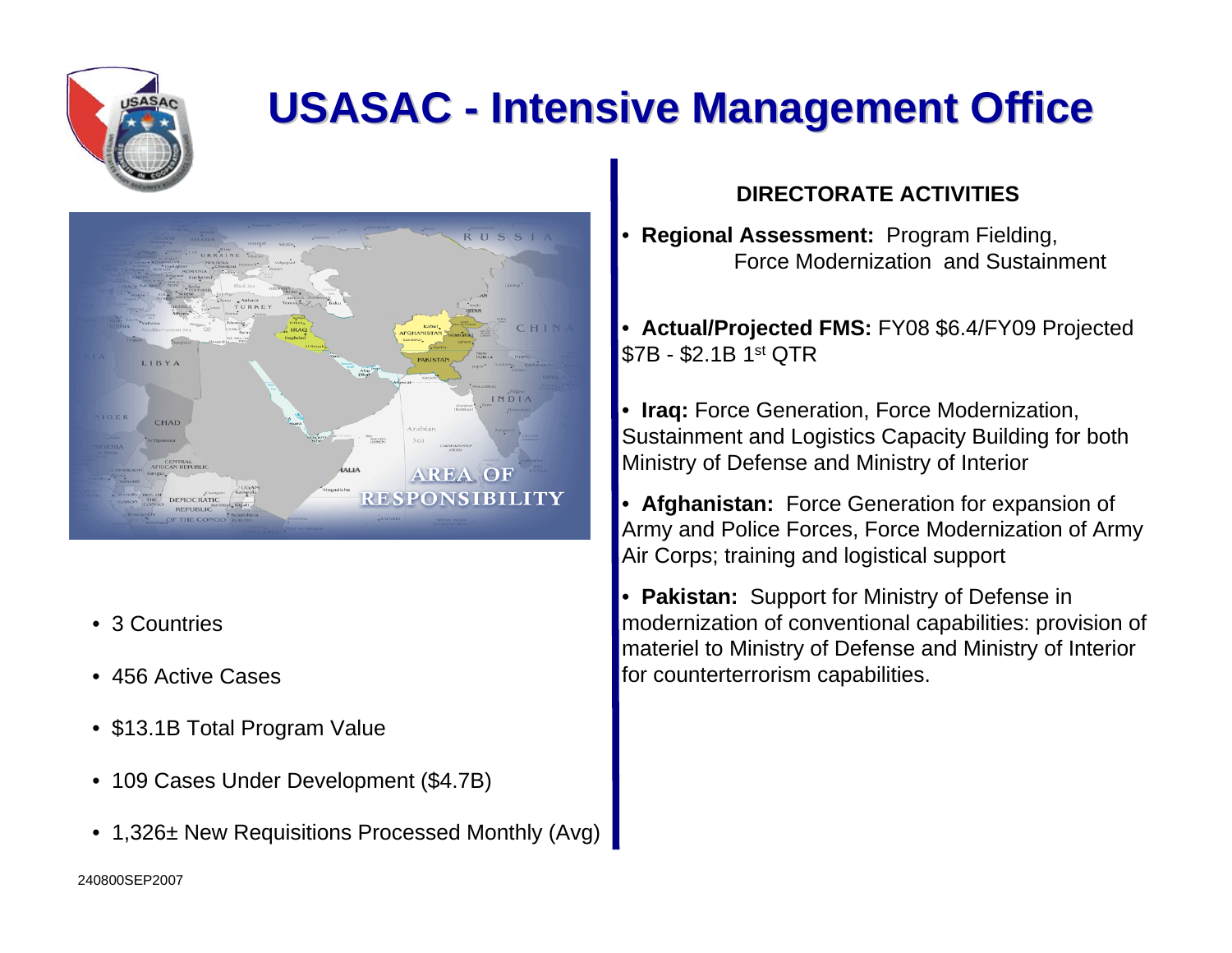

## **USASAC –Iraq Major Programs Iraq Major Programs**

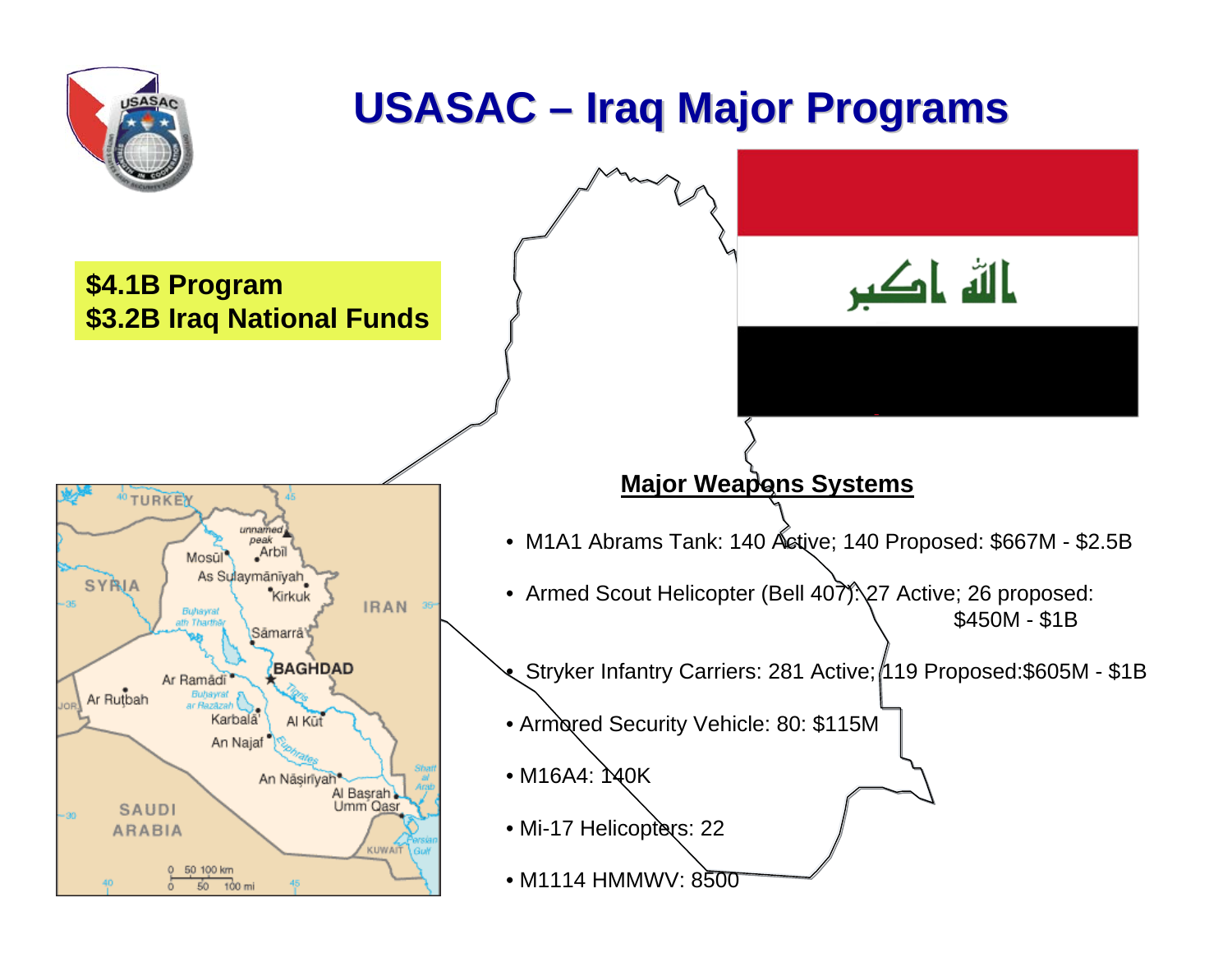

## **USASAC –Afghanistan Major Programs Afghanistan Major Programs**





## **\$8.5B Program**



## **Major FMS Support**

- M1151/M1152 HMMWV: 6500
- Small Arms: 15K Machine Guns, 50 Mortars, 3K Grenade Launchers (Former Eastern Bloc). 33K M16A2
- 23K Ford Ranger Pick Ups, 4K Medium Tactical Vehicles (Navistar 5T), 1,200 Heavy Trucks
- Ammunition (220K standard rounds & 310K nonstandard rounds).
- Training Support Contract: \$800M over 5 years
- Mi-17 Helicopters: 10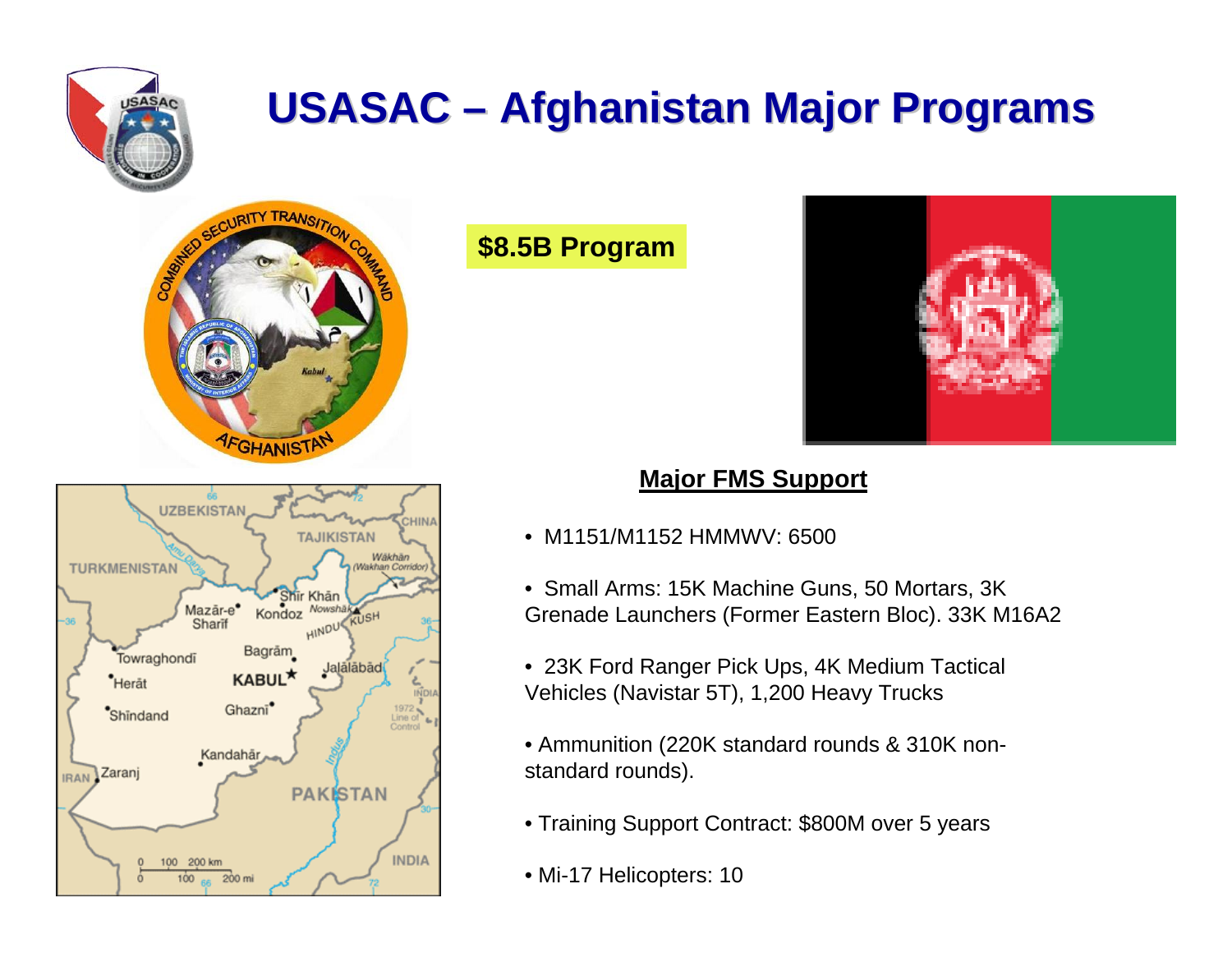

## **USASAC – Pakistan Major Programs**

## **\$550M Program**





### **Major Weapons Systems**

- M109A5 Howitzers: 115
- AH-1F Attack Helicopters: 8
- M113A2 Armored Personnel Carriers: 550
- Frontier Corps Equipment; \$100M
	- Command & Control : \$48M
	- Troop Equipment: \$35M
	- Support Vehicles: \$17M
- TOW II Missiles: 121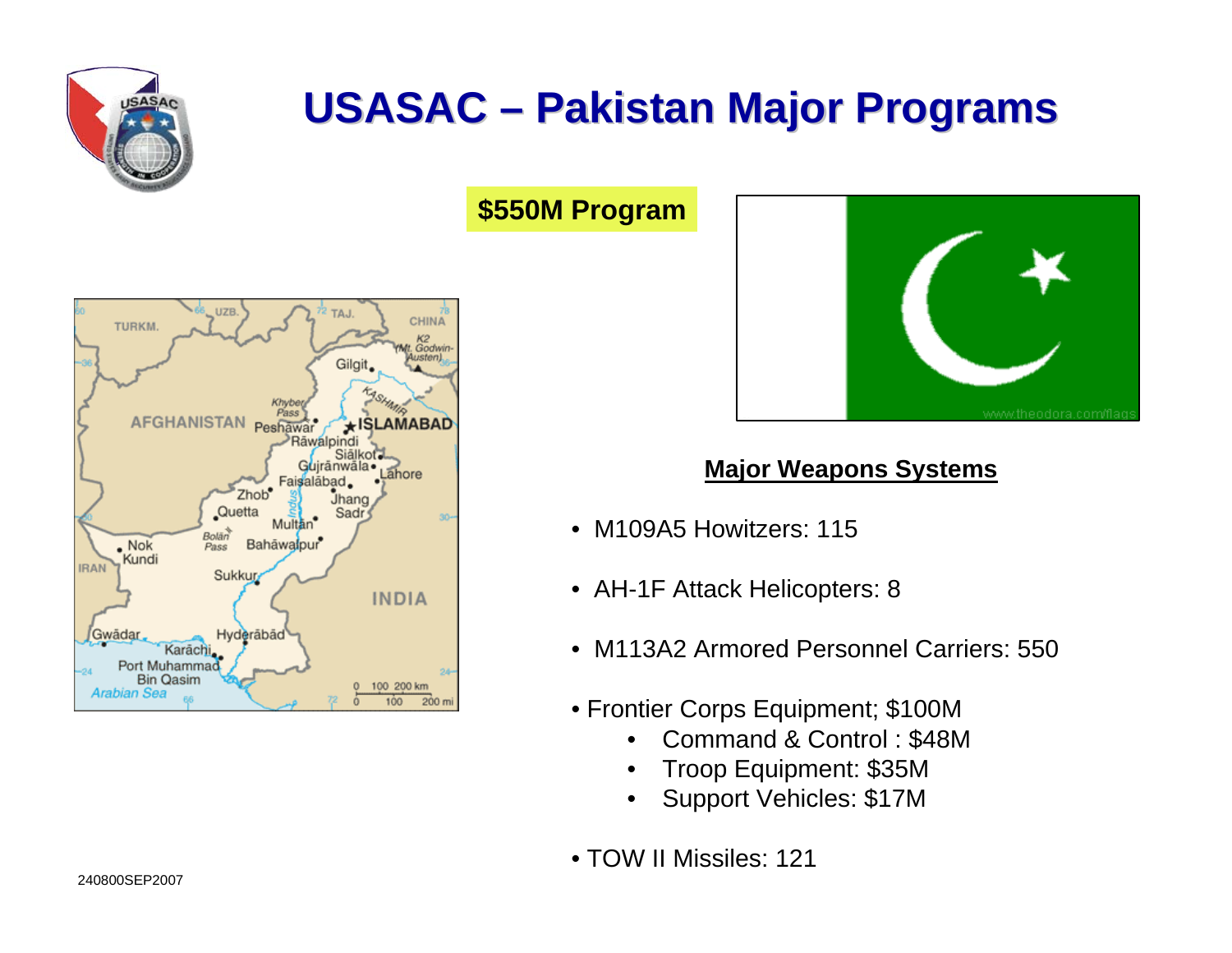

# **FMS AMMO SALES**

- 
- 
- 





 **Reduces Army's unit cost Facilitates stockpile mgt Enables interoperability w/ Allied and Coalition partners Implements Combatant Commander proactive engagement programs**

**Leverages/sustains critical Industrial Base capabilities**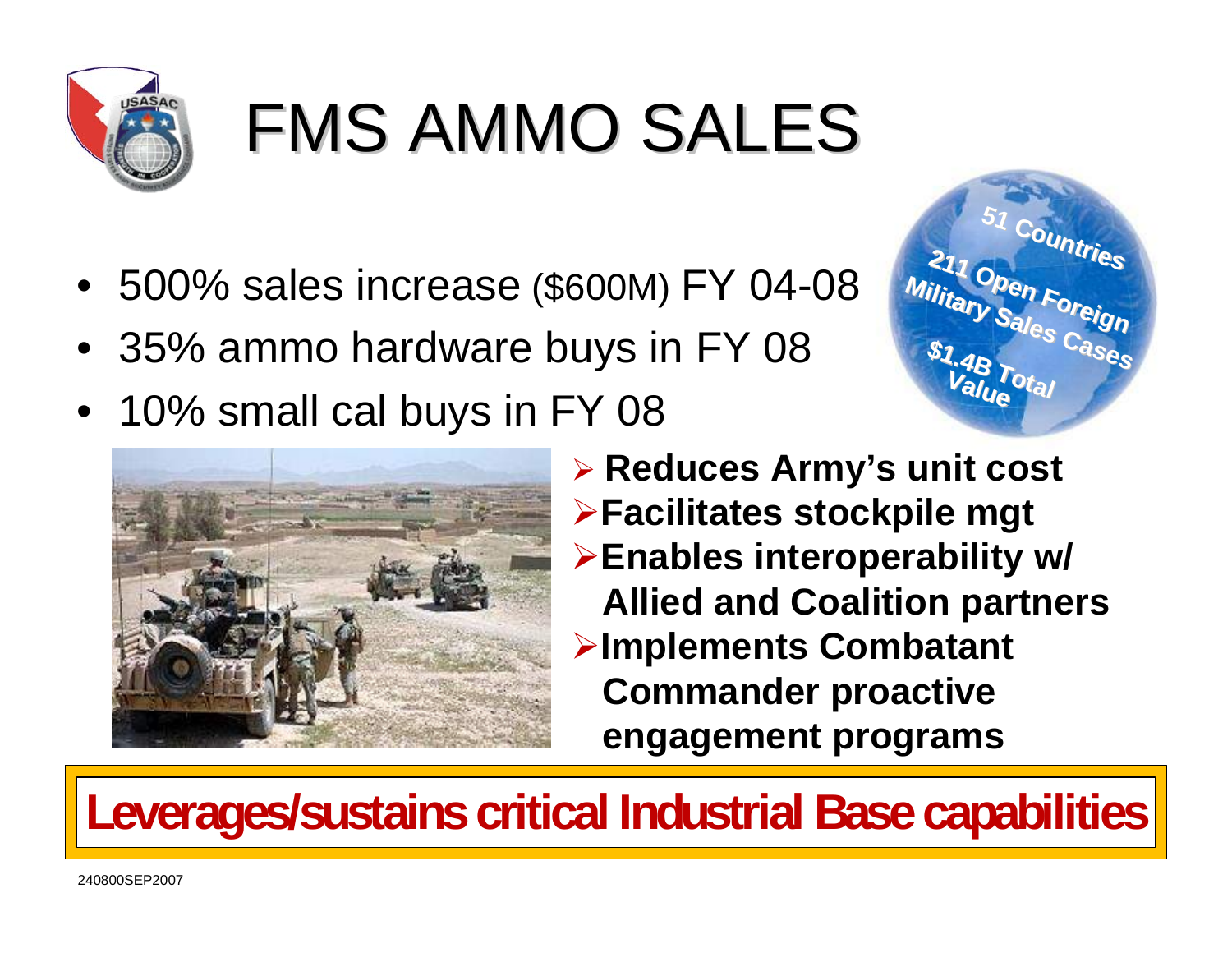

## CHALLENGES

- VELOCITY VS CAPACITY VS QUALITY
- NON-STANDARD AMMUNITION
- TRANSPORTATION
- PROVIDING VALUE TO THE ARMY ENTERPRISE

# **Strength in Cooperati**